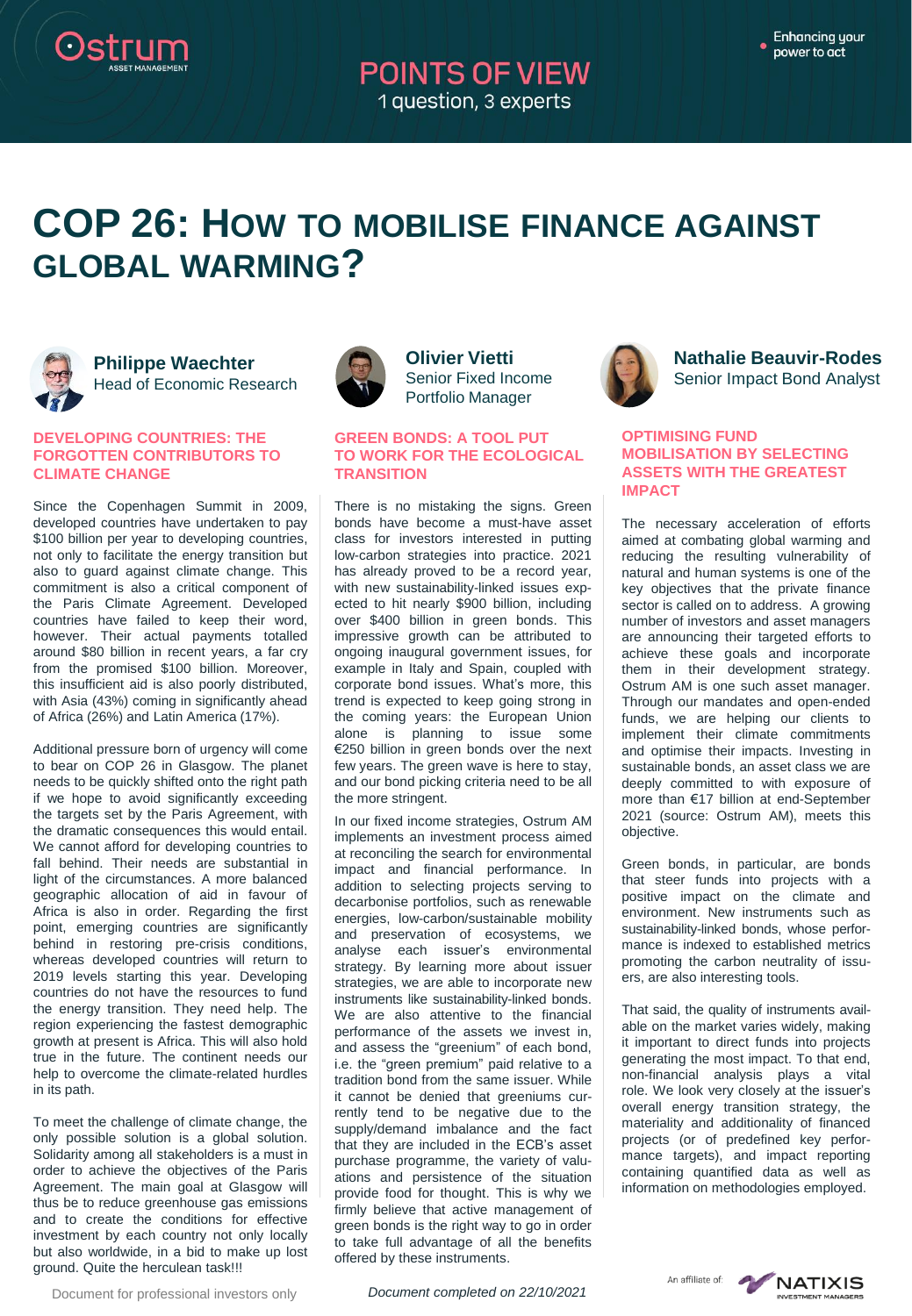

## **ADDITIONAL NOTES**

#### **Ostrum Asset Management**

Asset management company regulated by AMF under n° GP-18000014 – Limited company with a share capital of 48 518 602 €. Trade register n°525 192 753 Paris – VAT : FR 93 525 192 753 – Registered Office: 43, avenue Pierre Mendès-France, 75013 Paris **[www.ostrum.com](http://www.ostrum.com/)**

This document is intended for professional, in accordance with MIFID. It may not be used for any purpose other than that for which it was conceived and may not be copied, distributed or communicated to third parties, in part or in whole, without the prior written authorization of Ostrum Asset Management.

None of the information contained in this document should be interpreted as having any contractual value. This document is produced purely for the purposes of providing indicative information. This document consists of a presentation created and prepared by Ostrum Asset Management based on sources it considers to be reliable.

Ostrum Asset Management reserves the right to modify the information presented in this document at any time without notice, which under no circumstances constitutes a commitment from Ostrum Asset Management.

The analyses and opinions referenced herein represent the subjective views of the author(s) as referenced, are as of the date shown and are subject to change without prior notice. There can be no assurance that developments will transpire as may be forecasted in this material. This simulation was carried out for indicative purposes, on the basis of hypothetical investments, and does not constitute a contractual agreement from the part of Ostrum Asset Management.

Ostrum Asset Management will not be held responsible for any decision taken or not taken on the basis of the information contained in this document, nor in the use that a third party might make of the information. Figures mentioned refer to previous years. Past performance does not guarantee future results. Any reference to a ranking, a rating or an award provides no guarantee for future performance and is not constant over time. Reference to a ranking and/or an award does not indicate the future performance of the UCITS/AIF or the fund manager.

Under Ostrum Asset Management's social responsibility policy, and in accordance with the treaties signed by the French government, the funds directly managed by Ostrum Asset Management do not invest in any company that manufactures, sells or stocks anti-personnel mines and cluster bombs.

#### **Natixis Investment Managers**

This material has been provided for information purposes only to investment service providers or other Professional Clients, Qualified or Institutional Investors and, when required by local regulation, only at their written request. This material must not be used with Retail Investors.

**In the E.U. (outside of the UK and France):** Provided by Natixis Investment Managers S.A. or one of its branch offices listed below. Natixis Investment Managers S.A. is a Luxembourg management company that is authorized by the Commission de Surveillance du Secteur Financier and is incorporated under Luxembourg laws and registered under n. B 115843. Registered office of Natixis Investment Managers S.A.: 2, rue Jean Monnet, L-2180 Luxembourg, Grand Duchy of Luxembourg. Italy: Natixis Investment Managers S.A., Succursale Italiana (Bank of Italy Register of Italian Asset Management Companies no 23458.3). Registered office: Via San Clemente 1, 20122 Milan, Italy. Germany: Natixis Investment Managers S.A., Zweigniederlassung Deutschland (Registration number: HRB 88541). Registered office: Senckenberganlage 21, 60325 Frankfurt am Main, Germany. Netherlands: Natixis Investment Managers, Nederlands (Registration number 50774670). Registered office: Stadsplateau 7, 3521AZ Utrecht, the Netherlands. Sweden: Natixis Investment Managers, Nordics Filial (Registration number 516405-9601 - Swedish Companies Registration Office). Registered office: Kungsgatan 48 5tr, Stockholm 111 35, Sweden. Spain: Natixis Investment Managers, Sucursal en España. Serrano n°90, 6th Floor, 28006, Madrid, Spain. Belgium: Natixis Investment Managers S.A., Belgian Branch, Gare Maritime, Rue Picard 7, Bte 100, 1000 Bruxelles, Belgium.

**In France:** Provided by Natixis Investment Managers International – a portfolio management company authorized by the Autorité des Marchés Financiers (French Financial Markets Authority - AMF) under no. GP 90-009, and a public limited company (société anonyme) registered in the Paris Trade and Companies Register under no. 329 450 738. Registered office: 43 avenue Pierre Mendès France, 75013 Paris.

**In Switzerland:** Provided for information purposes only by Natixis Investment Managers, Switzerland Sàrl, Rue du Vieux Collège 10, 1204 Geneva, Switzerland or its representative office in Zurich, Schweizergasse 6, 8001 Zürich.

**In the British Isles:** Provided by Natixis Investment Managers UK Limited which is authorised and regulated by the UK Financial Conduct Authority (register no. 190258) - registered office: Natixis Investment Managers UK Limited, One Carter Lane, London, EC4V 5ER. When permitted, the distribution of this material is intended to be made to persons as described as follows: in the United Kingdom: this material is intended to be communicated to and/or directed at investment professionals and professional investors only; in Ireland: this material is intended to be communicated to and/or directed at professional investors only; in Guernsey: this material is intended to be communicated to and/or directed at only financial services providers which hold a license from the Guernsey Financial Services Commission; in Jersey: this material is intended to be communicated to and/or directed at professional investors only; in the Isle of Man: this material is intended to be communicated to and/or directed at only financial services providers which hold a license from the Isle of Man Financial Services Authority or insurers authorised under section 8 of the Insurance Act 2008.

**In the DIFC**: Provided in and from the DIFC financial district by Natixis Investment Managers Middle East (DIFC Branch) which is regulated by the DFSA. Related financial products or services are only available to persons who have sufficient financial experience and understanding to participate in financial markets within the DIFC, and qualify as Professional Clients or Market Counterparties as defined by the DFSA. No other Person should act upon this material. Registered office: Unit L10-02, Level 10 ,ICD Brookfield Place, DIFC, PO Box 506752, Dubai, United Arab Emirates

**In Japan**: Provided by Natixis Investment Managers Japan Co., Ltd. Registration No.: Director-General of the Kanto Local Financial Bureau (kinsho) No.425. Content of Business: The Company conducts investment management business, investment advisory and agency business and Type II Financial Instruments Business as a Financial Instruments Business Operator.